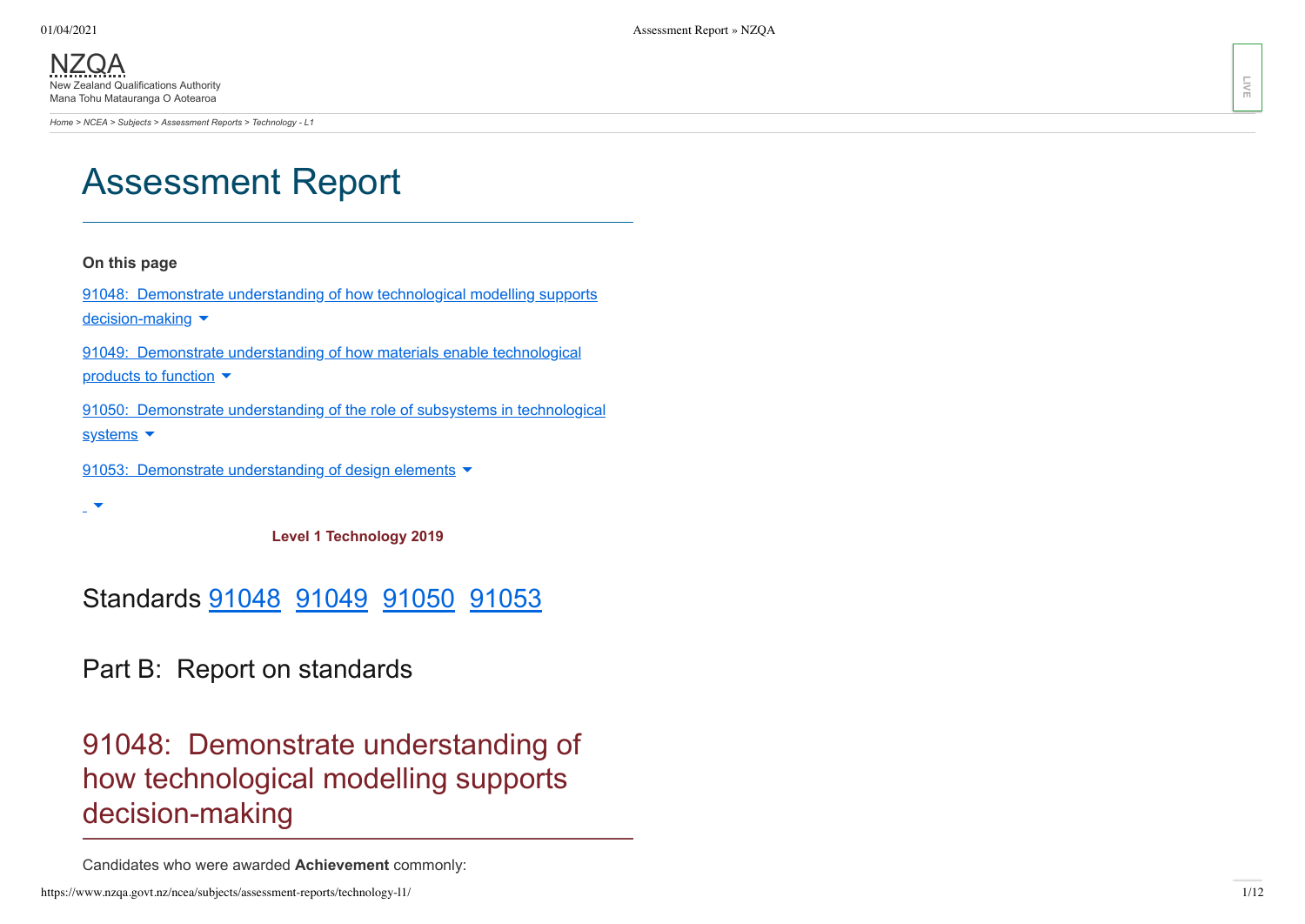- identified a technological outcome they had developed
- provided evidence of the modelling by identifying one or more methods of functional modelling they had undertaken
- identified and described the decision(s) made as a result of reviewing the evidence of their own modelling
- stated how the decision(s) were used and linked to the development of their own technological outcome
- provided some evidence from their portfolios.

Candidates whose work was assessed as **Not Achieved** commonly:

- showed no evidence of what was learned from modelling
- wrote about the process of manufacturing the outcome
- undertook modelling that was irrelevant to the development of their outcome
- undertook relevant modelling but did not link it to any decision(s)
- provided no evidence from their portfolios
- wrote in terms of advantages and disadvantages or pros and cons
- demonstrated no understanding of the purpose of modelling, the evidence gained and the subsequent decision(s)
- were limited by scaffolded questions which did not meet the requirements of the standard
- submitted incomplete or illegible material.

Candidates who were awarded **Achievement with Merit** commonly:

- undertook modelling that was relevant and necessary to the developing outcome
- explained why they had selected the form(s) of modelling used and how the evidence influenced subsequent decision(s) about the developing outcome. **F** portions of the modeling by the unit of the modeling by the unit of the commonly and the excellence of their commonly and the excellence of their commonly are experimented the distribution of the second of the second o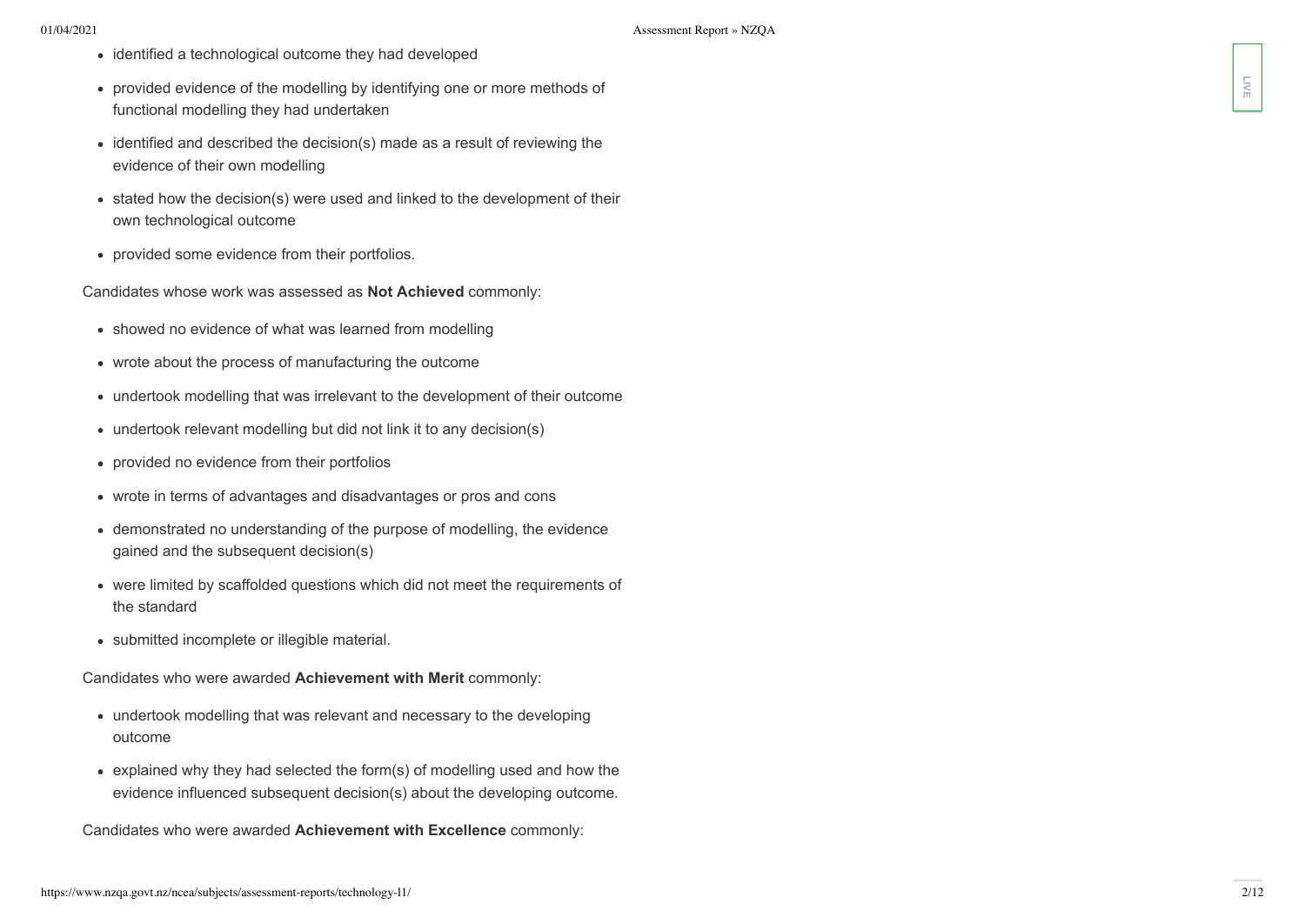- were guided by a robust and personalised brief that allowed for sound modelling around social and technical aspects
- focussed their report on one technological outcome
- conducted modelling that was logical, sequential and linked to the developing outcome
- discussed, with reference to the social and physical environment, the purpose of technological modelling - both functional modelling and prototyping
- embedded social acceptability throughout the development of the outcome
- embedded technical feasibility throughout the development of the outcome
- discussed how the modelling prevented or identified potential problems in relation to the technical feasibility and social acceptance of the outcome
- provided clear photographic evidence in situ of the functional modelling and prototyping that had been undertaken
- evaluated the results of both the functional modelling and prototyping that had been undertaken
- considered risk management in their student practice throughout their technological modelling.

### **Standard specific comments**

Candidates who relied on class modelling examples rather than conducting their own relevant modelling were disadvantaged.

91049: Demonstrate understanding of how materials enable technological products to function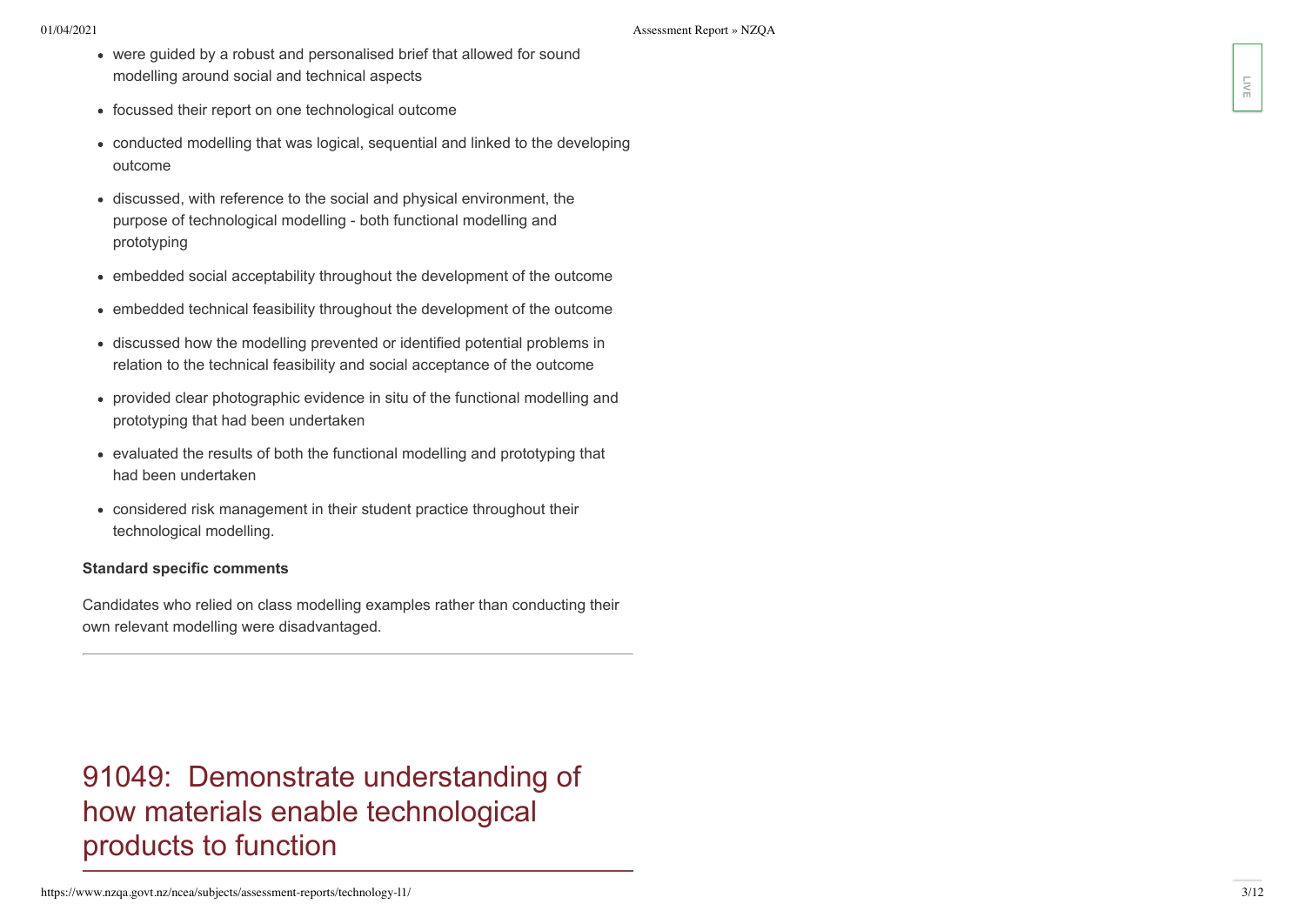- described their project, highlighting the required specifications, which helped to link the chosen materials and their performance properties to the project
- described the material(s) they had used, the performance properties of the material (s) and how these were useful in developing a technological outcome
- described the composition, structure and performance properties of their material (s), but understanding of how materials could be manipulated to allow their technological product to function was only just sufficiently demonstrated colescited free projects, highlighligh inter required specifications, which helpined the material of the material of the material of the material of the material of the material of the material of the material of the mater
- explained how the material (s) could be manipulated, but provided only basic information related to composition, structure and performance properties
- used diagrams or written text to describe the composition and structure of the basic material (s) being used
- based their report on their own technological experience. i.e linked the material(s) being researched to their own project work
- presented a clearly structured report that had been scaffolded
- completed a bibliography, or referenced as appropriate, evidence that supported their project
- used student voice to demonstrate their understanding of how their chosen material(s) enabled their outcome to function.

Candidates whose work was assessed as **Not Achieved** commonly:

- described the performance properties of a material but did not address how the material was used or how it would be useful in the development of a technological outcome
- did not include the manipulation of material(s) in relation to their own practice
- did not explain how the material(s) used had been manipulated
- included a step by step description of how their project was made but did not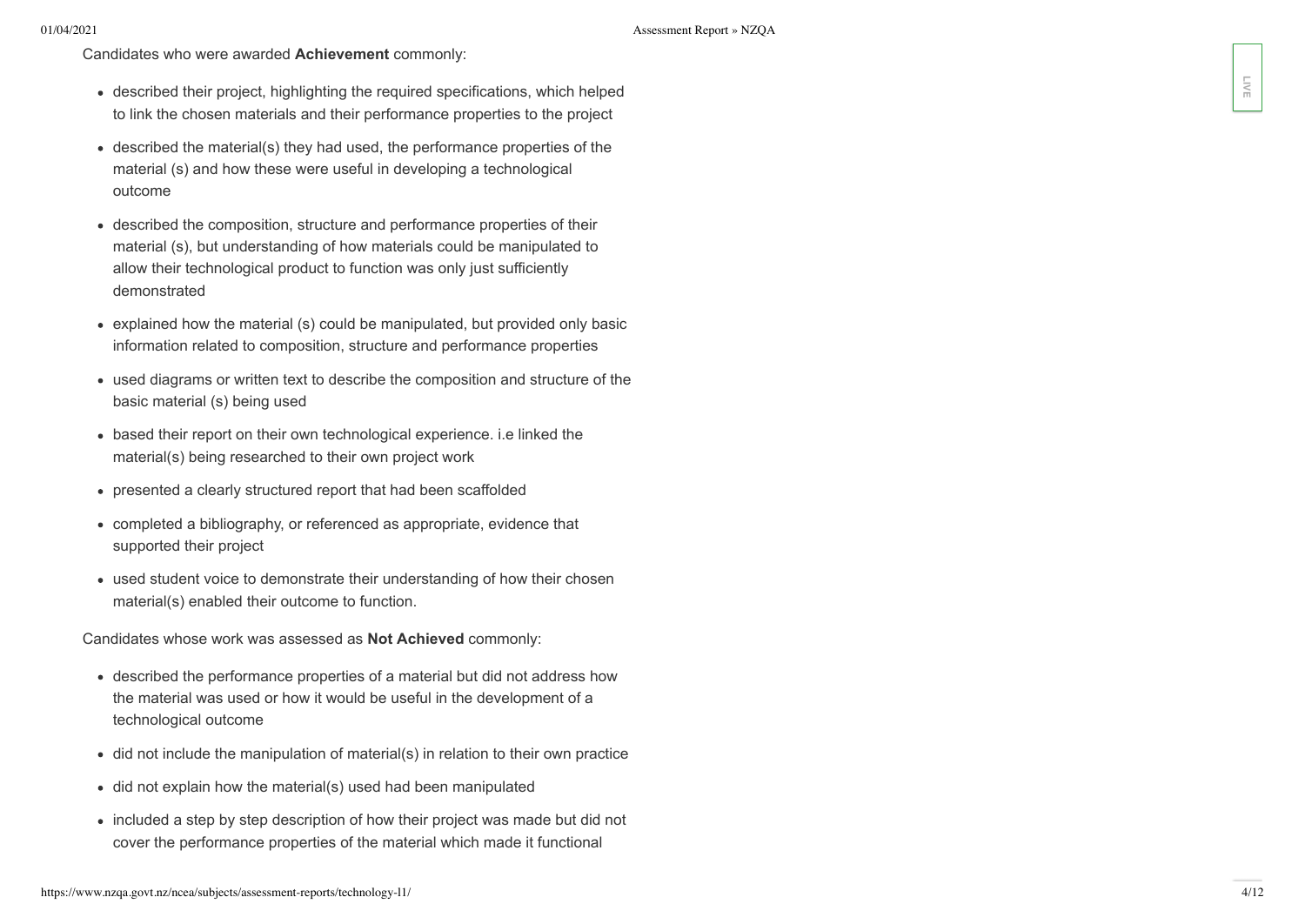- presented irrelevant material, that did not link to their project for example the history of materials; how wood is cultivated.
- identified information only, often by use of a list.

Candidates who were awarded **Achievement with Merit** commonly:

- explained a material(s) in terms of its structure and composition, and how these determine its' performance properties, allowing the material to be manipulated to perform its function and contribute to developing an outcome
- presented evidence of interactions with their project specifications, material(s) research, and how these related to each other
- presented examples from their own projects that was clearly in their own voice
- presented clear, structured responses which explained but did not discuss.

Candidates who were awarded **Achievement with Excellence** commonly:

- discussed a material(s) in terms of its properties, composition and structure and how its structure allows it to be manipulated to perform its function and contribute to developing a functioning outcome
- provided a discussion, justifying material selection and how the individual properties of the material(s) combine with other materials to ensure the outcome functions as intended
- based the report on their own experiences whilst developing their own project, using trialling and testing of different materials and communication with experts in their chosen field
- compared and discussed in depth the composition, structure and performance properties of different types of material that enabled their project to function as intended, as required by the performance specifications provided
- used complex sentence structures and synthesised the information they had discovered
- demonstrated understanding of the material(s) they used throughout their discussion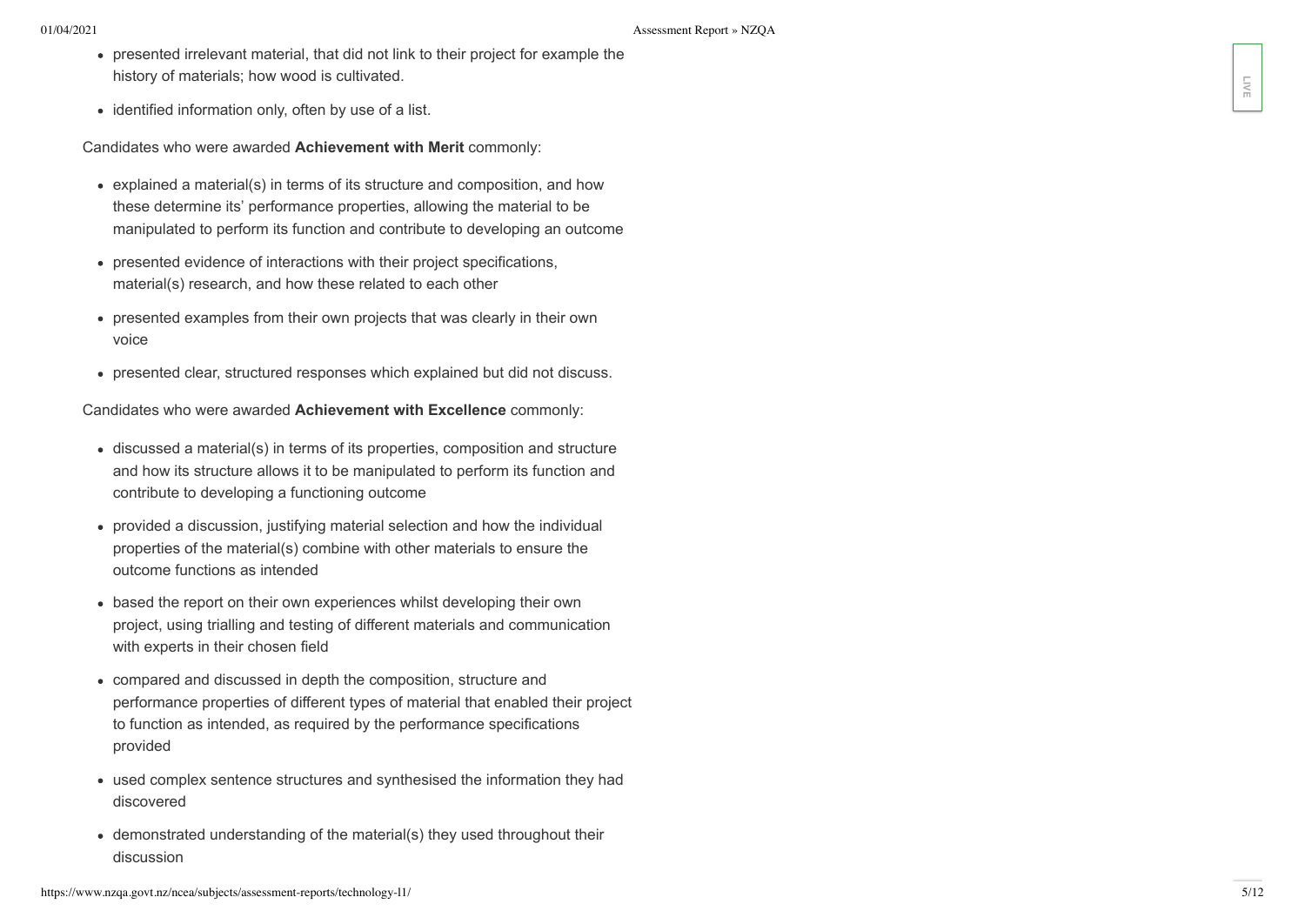• wrote clear, structured reports.

## **Standard specific comments**

Candidates who provided evidence in the form of a clearly structured report related to their own practice were advantaged. These candidates often used the bullet points of the standard to structure their report.

Candidates who used their own voice in the presentation of their evidence could often demonstrate their understanding in greater depth, enabling them to access the higher bands of achievement.

Candidates are encouraged to reference their reports as instructed in the Assessment Specifications.

# 91050: Demonstrate understanding of the role of subsystems in technological systems Standard specific comments<br>Candidates who provided evidence as its born of a clearly structured report<br>collect to the commonly commonly as a clearly three condidates who track the<br>Candidates who used their commonly in the

Candidates who were awarded **Achievement** commonly:

- selected at least one technological system
- identified at least two subsystems within the technological system
- described the roles of at least two subsystems within a system
- described using accurate technical terms how these subsystems worked together to make the overall system function
- Limited their report to simple descriptions of the purposes of the subsystems and did not give detailed or in-depth explanations of the subsystem or its specific function.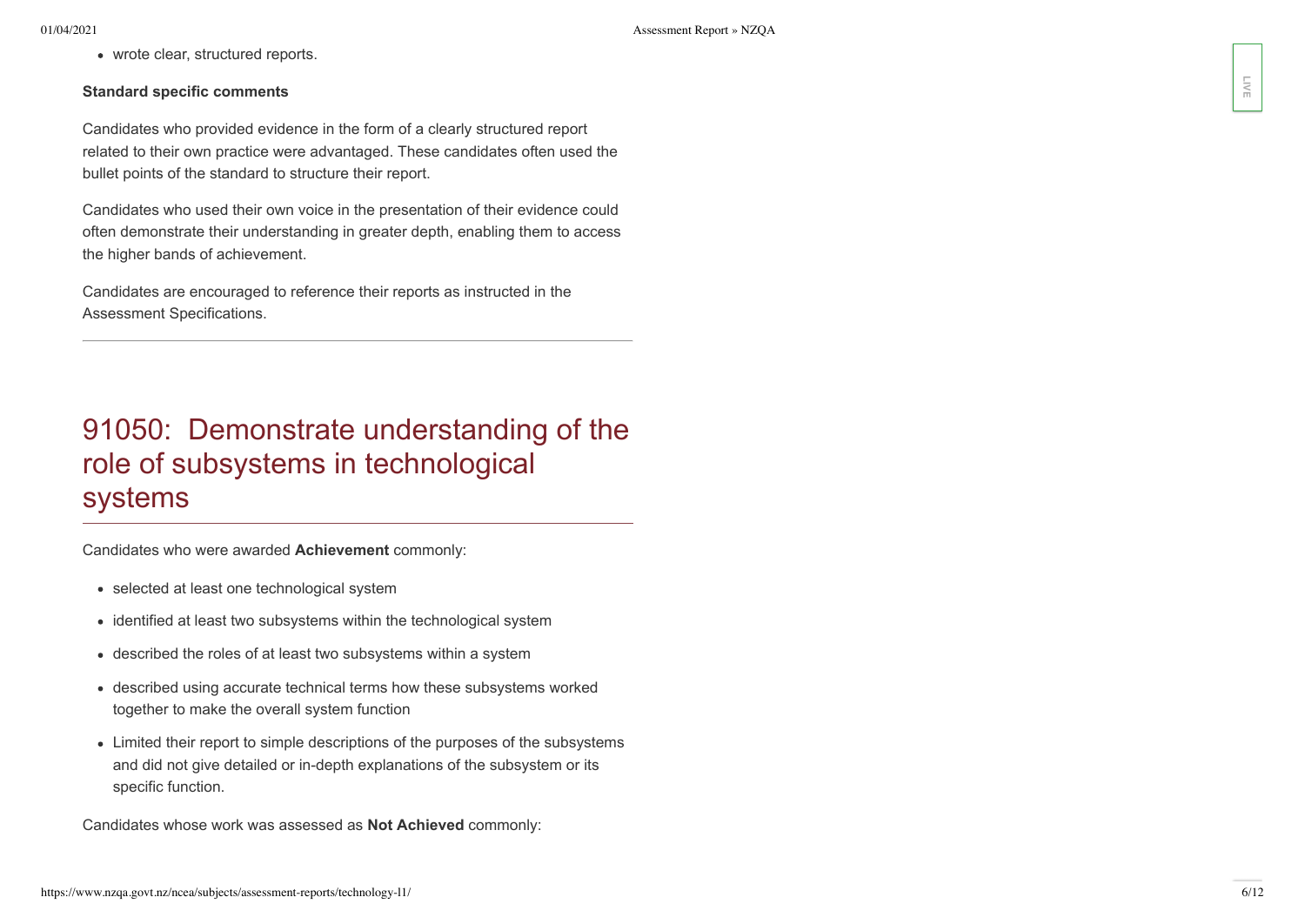- misunderstood what a subsystem is referring to components as subsystems e.g. LEDs and resistors
- submitted lengthy explanations of how their own circuit worked at a component level but did not identify the subsystems within their system.
- identified subsystems but did not describe the roles of the subsystems
- did not relate how the various subsystems they described worked together to achieve the objective of the system
- gave general, inaccurate or vague descriptions of subsystems within a system
- often used incorrect terminology about systems
- described non-technological systems such as biological, managerial or organisational systems.

Candidates who were awarded **Achievement with Merit** commonly:

- explained how specific control functions were performed between various subsystems in a technological system
- had a correct understanding of feedback and explained how control information was taken from an output subsystem back to an input subsystem to control, adjust or regulate the behaviour of the system on a chemical system of the version of the theoretic and the systems of the system.<br>
Submitted lengthy socialization of a discrete both the subset both main system.<br>
Composite control the system of a system of the subset o
- explained at least two advantages and two disadvantages of at least one subsystem within the technological system.
- Included some explanations of design, development and maintenance but did not extend these with discussion points such as detailed comparisons, contrasting aspects and/or justifications to lift their grade to an excellence.

Candidates who were awarded **Achievement with Excellence** commonly:

- discussed both the advantages and disadvantages of at least one subsystem within a particular technological system through comparisons or by evaluating specific decisions made by technologists
- discussed all three aspects of design, development, and maintenance decisions made by technologists regarding subsystems and their implications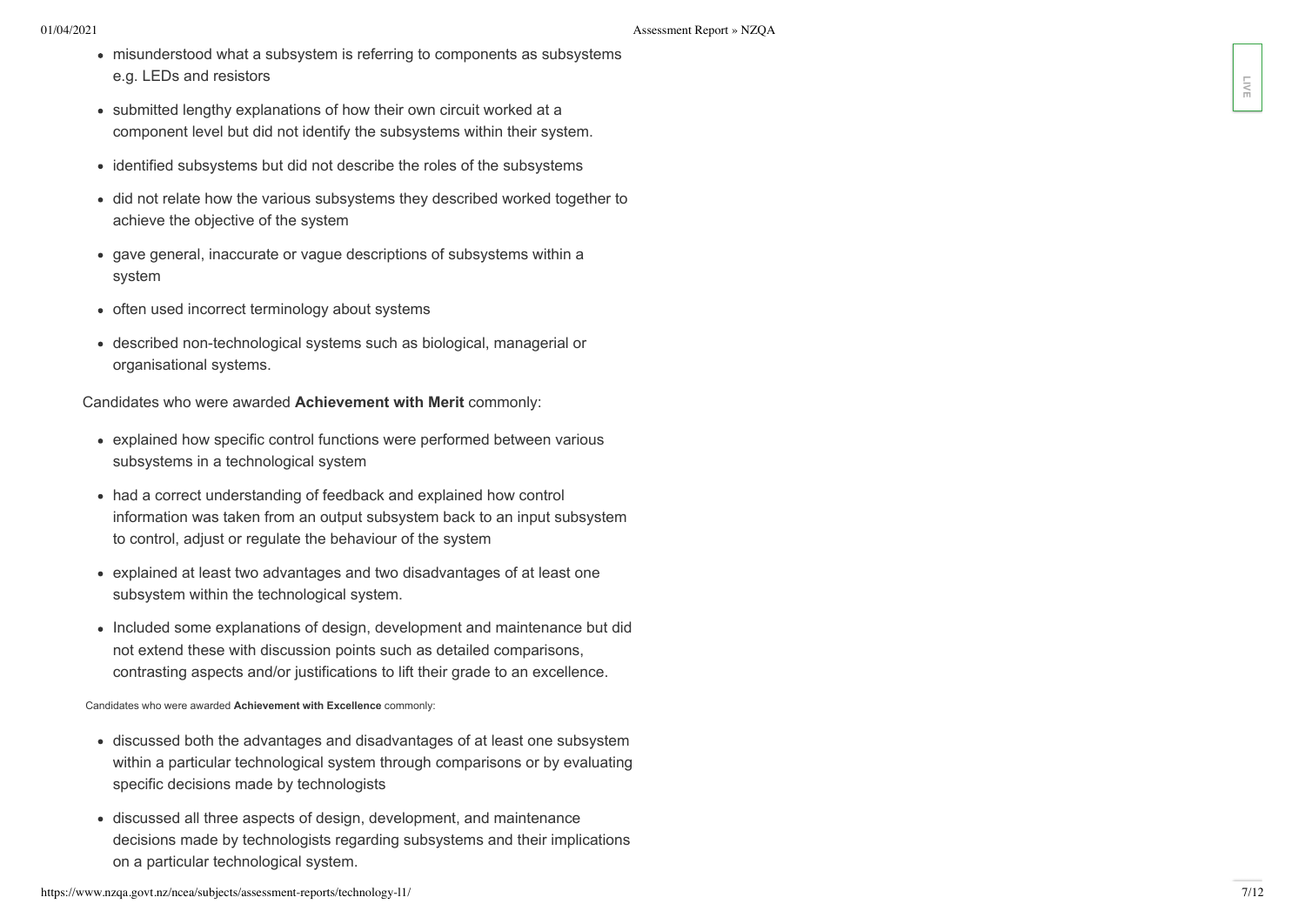## **Standard specific comments**

Candidates were required to demonstrate their understanding of the role of subsystems in technological systems. Candidates chose from a number of alternatives and wrote reports that communicated their understanding often using diagrams or pictures to assist their explanations.

A significant number of candidates limited their report to only the achieved criteria and did not attempt to explain feedback or control within a technological system. This was particularly evident when students described their own project (e.g. a railway crossing barrier arm) which had no feedback but only control. distribute use te required that demonstrates their understanding of the use of the constrained spheres in increase of the constrained their understanding offers using the constrained in the constrained their understanding

Some candidates who used computer systems as their systems incorrectly confused the concept of self-regulation with automation. For example, when a microprocessor in a computer reads instructions this is not an example of selfregulation, it is simply an automatic process.

Some candidates failed to gain merit or excellence grades as their explanations of feedback, and in some cases control, were incorrect.

Feedback in technological systems does not include how the system gives information about its operation to users of the system; technological feedback is a self-regulating feature of technological systems and occurs without human interaction or intervention.

# 91053: Demonstrate understanding of design elements

Candidates who were awarded **Achievement** commonly:

- identified and described relevant design elements within an outcome they had designed or those of others
- included some personal voice, although evidence was often limited by limited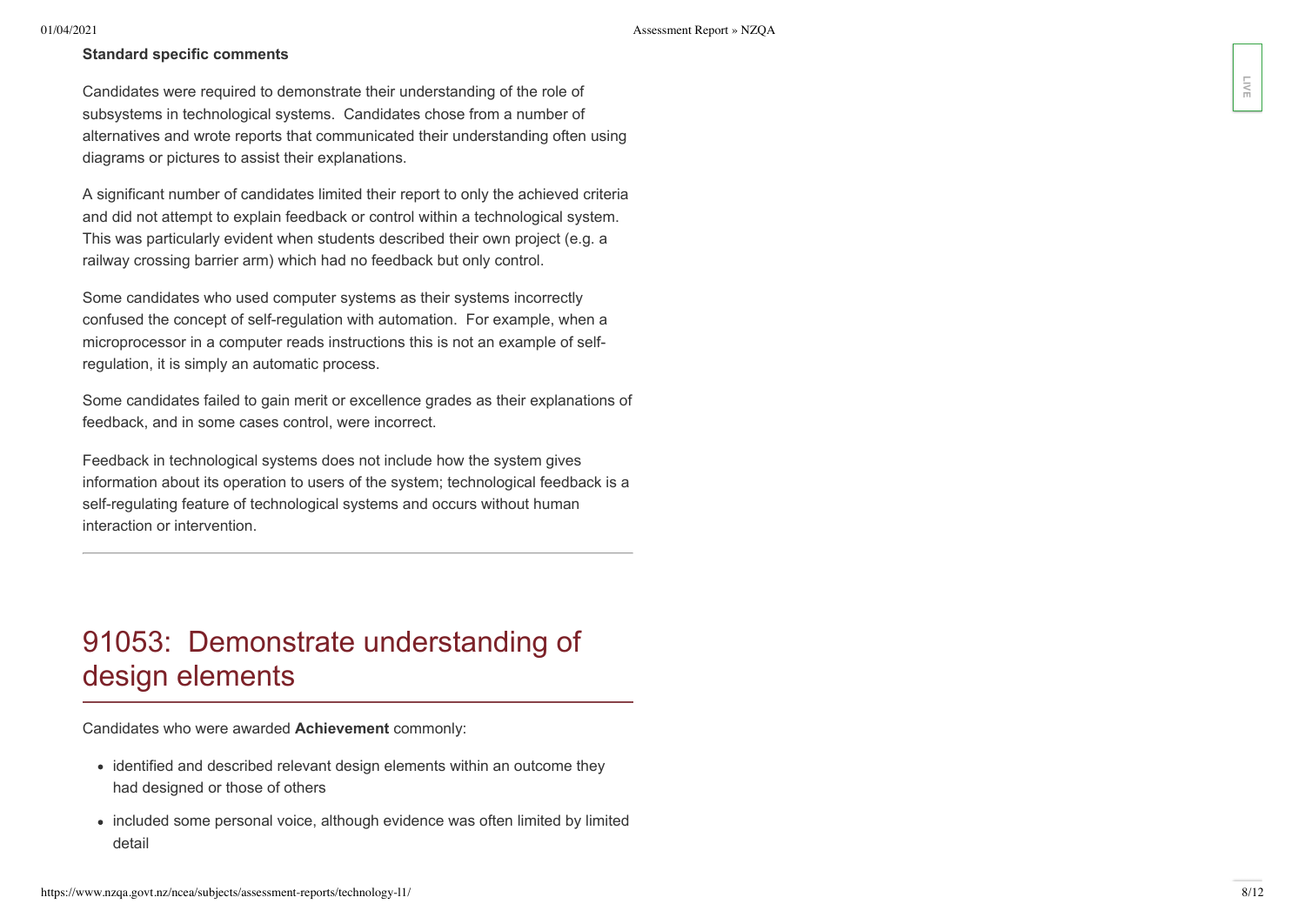- described design elements appropriate to the outcome(s) and how they affected the quality of the outcome(s)
- identified and described both the subjective and objective considerations within a specified context
- described how the design elements contributed positively and/or negatively to the quality of the design.
- selected simplistic outcomes such as a basic website, banner advertisement or magazine cover, which limited their opportunity to describe the relevant design elements.

Candidates whose work was assessed as **Not Achieved** commonly:

- described poorly designed outcomes and/or products which did not give them enough scope to demonstrate understanding of design elements
- used bullet points to convey the use of design elements identifying rather than describing
- interpreted design elements incorrectly, showing limited understanding
- provided design element definitions without commenting on how they had been applied within a technological outcome
- identified the relevant design elements present within a product but did not describe the effect these elements had on the quality of the specified context
- submitted large quantities of supplied and/or non-referenced information that they had not processed/personalised or applied to a technological outcome or context.

Candidates who were awarded **Achievement with Merit** commonly:

- identified, described and explained how design elements had been applied to the technological outcome(s) chosen
- compared, contrasted and evaluated the application of design elements, either within their own practice or the practices of others
- explained how specific elements had been applied to improve the aesthetics and/or function of a product (objective/subjective)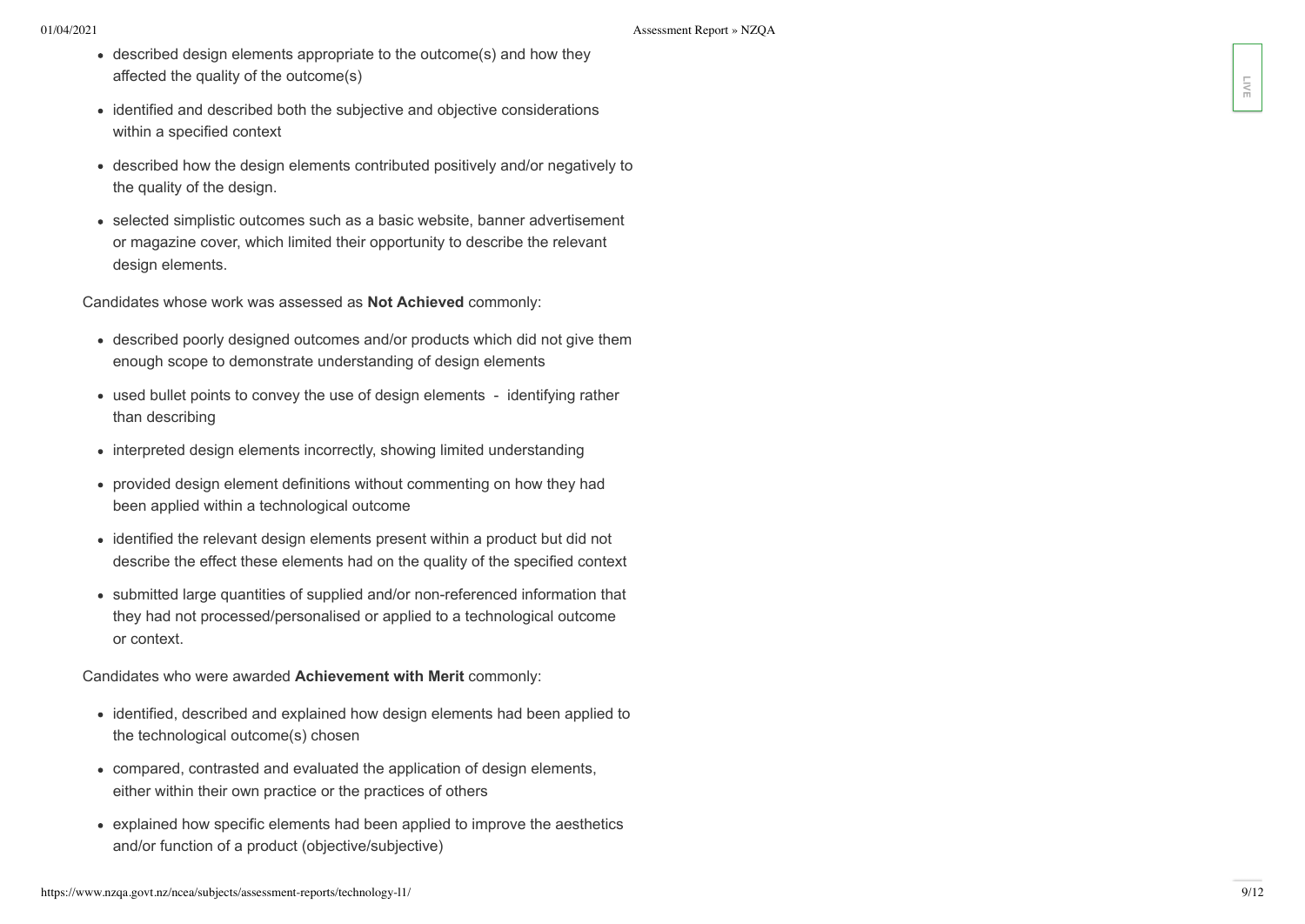- reflected on the development of a product and how the application of design elements impacted on the product
- illustrated the application of design elements throughout the development of their outcome throughout their report.
- compared and contrasted existing products with their own outcomes which enabled in-depth discussion on the quality of the design(s) and underpinning design elements.

Candidates who were awarded **Achievement with Excellence** commonly:

- demonstrated independent research, design, and on-going and reflective analysis within their practice
- compared, contrasted and evaluated the application of design elements, either within their own practice and/or the technological outcomes and often discussed how the interaction of different design elements impacted on the quality of the design
- placed an emphasis on how the application of design elements impacted on their own practice and discussed how it impacted on design decisions.

## **Standard specific comments**

In this standard, candidates are required to demonstrate their understanding of design elements. This involves commenting on where and how design elements have been utilised within a technological outcome(s). The most common format is to explore existing products and then compare the application of design elements within the candidate's own technological outcome.

When choosing existing products, wherever possible, the products chosen should complement a candidate's own practice. Candidates who accessed a wide range of contexts or chose existing products that were unrelated to their technological practice were often unable to articulate in-depth understanding.

The focus of candidate reports should be how the different design elements have been utilised, and how this has impacted on the quality of the design. Often a design that improves the aesthetics of a product can impact on functionality. It is these areas that candidates need to explore in order to access the higher grades. This was often evident as a conclusion or summary in which the candidate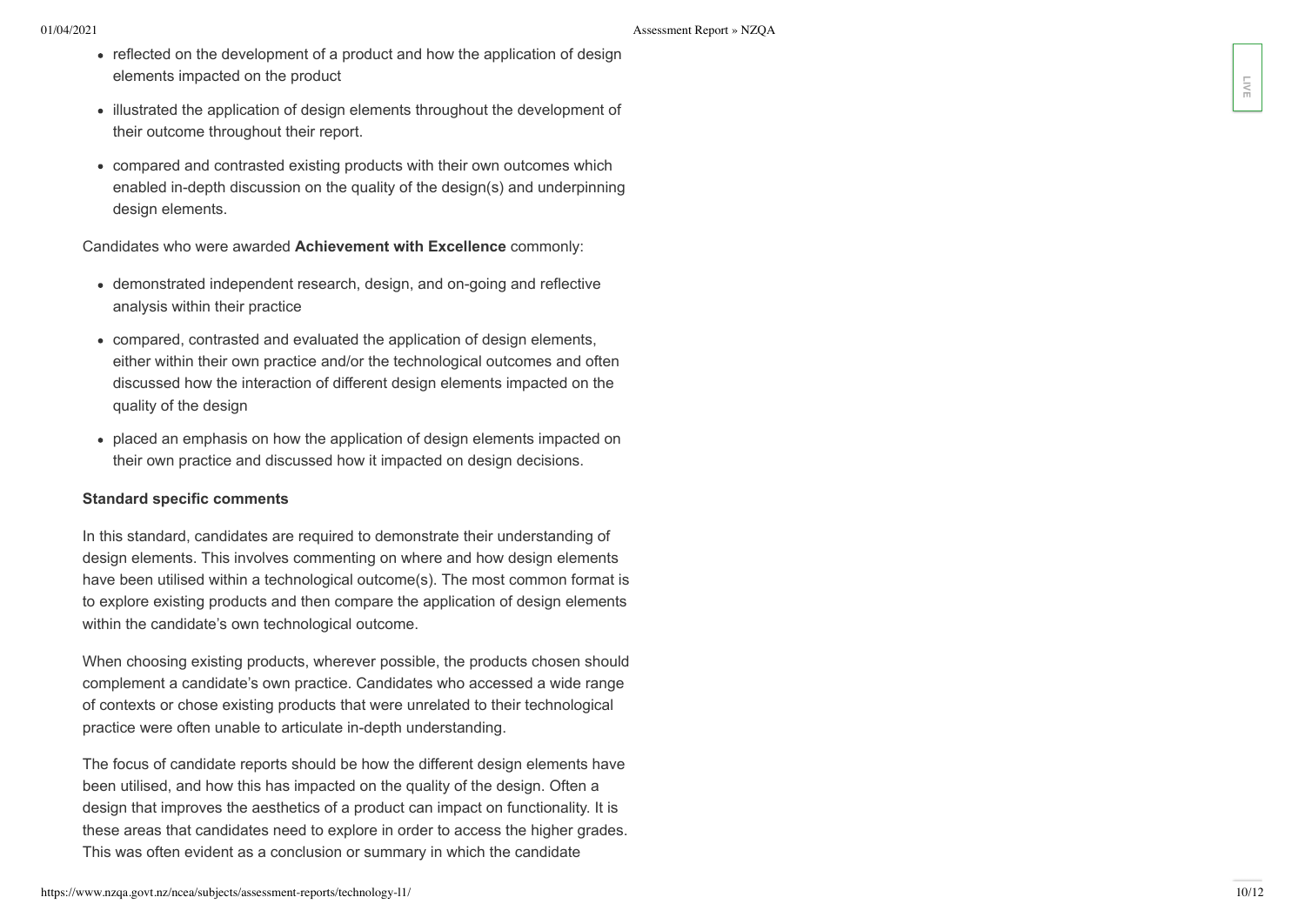explained and justified the prioritisation of factors and design decisions within their own technological practice.

A number of candidates who were awarded a Not Achieved grade limited their critique to identifying the existence of an element(s) within a design rather than how the design elements were applied, and did not comment on the impact (both positive and negative) that the application of design elements had on the outcome. In addition, some candidates' achievement was limited due to different products being used to identify/describe the application of each design element. These candidates were unlikely to advance beyond an Achieved grade due to a lack of explanation and the use of a less robust compare/contrast model.

Comprehensive understanding was often characterised by candidates commenting on how the application of one element can impact and influence other design elements. Candidates who used writing frames that promoted this integrated approach to the use and application of design elements were often advantaged.

Candidates who utilised templates and teacher-led activities often produced repetitive text and many duplicated the same content and level of evidence for different products. In addition, it was often difficult to differentiate between information provided by the teacher, downloaded or resulting from group work, and that produced by individual candidates. In cases where a candidate's own work could not be clearly recognised candidates seldom gained grades higher than Achieved. These submissions were often template based with limited scope for divergent thought.

# [Technology subject page](https://www.nzqa.govt.nz/ncea/subjects/technology/levels/)

**Previous years' reports**

2018 (PDF, [170KB\)](https://www.nzqa.govt.nz/assets/qualifications-and-standards/qualifications/ncea/Assessment-Reports/2018/TechnologyL1-report-2018.pdf) 2017 (PDF, [71KB\)](https://www.nzqa.govt.nz/assets/qualifications-and-standards/qualifications/ncea/Assessment-Reports/2017/technology-l1.pdf) 2016 (PDF, [241KB\)](https://www.nzqa.govt.nz/assets/qualifications-and-standards/qualifications/ncea/Assessment-Reports/TechnologyL1-report-2016.pdf)